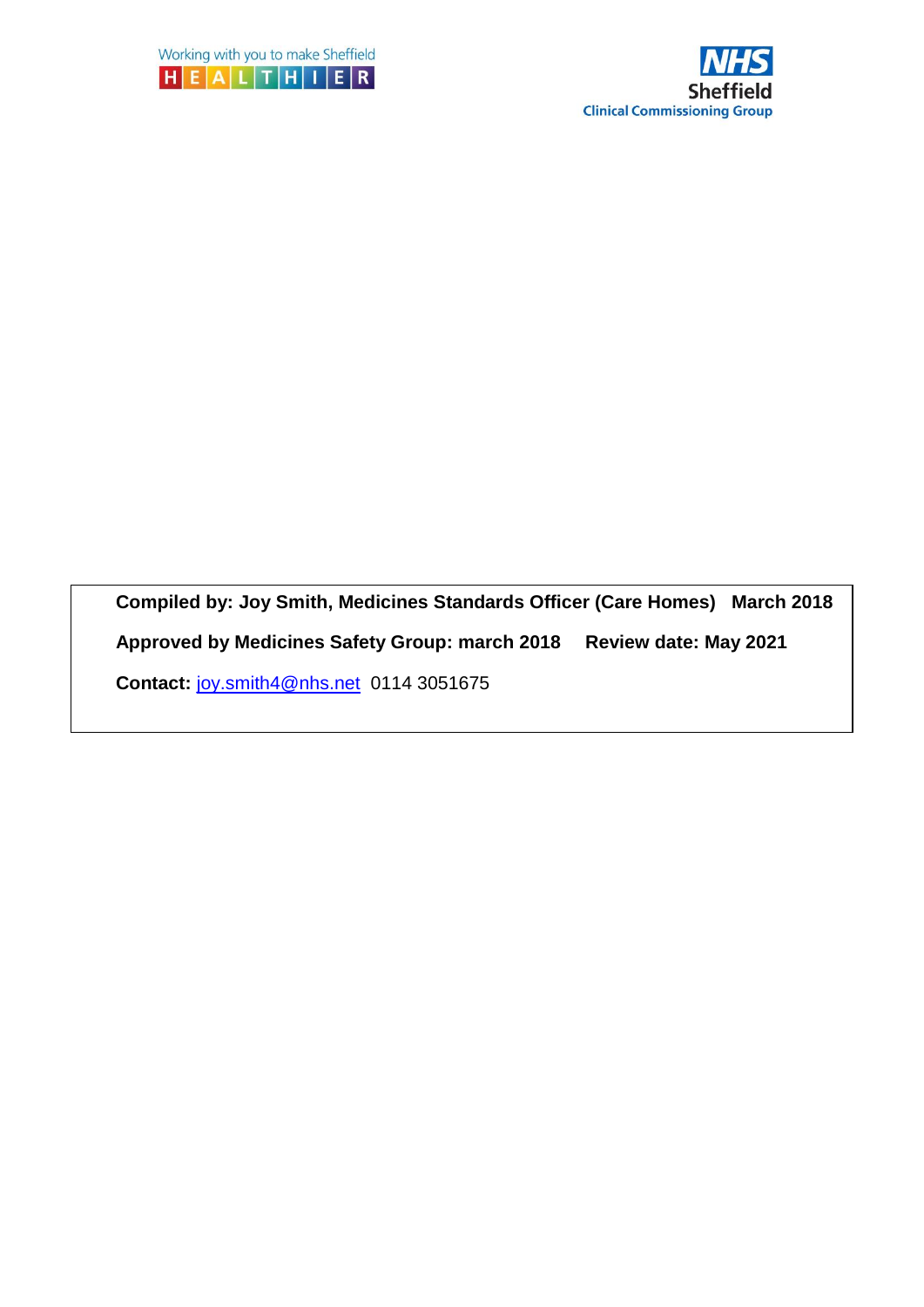

## **Cover note to accompany Good Practice Guidance on the Management of Anticoagulant Therapy (Warfarin) in the Care Home Setting**

This is **an update** to the previous medicines management guidance issued 2014. This guidance can be adapted to your own systems to make them practical to your working environment.

#### **What are anticoagulants?**

Anticoagulants are drugs used to prevent blood clotting. Warfarin is the most commonly used anticoagulant that requires regular INR monitoring but there are others such as acenocoumarol and phenindione, which may be prescribed if warfarin is not appropriate. There are also anticoagulants given by injection e.g. dalteparin and newer oral agents e.g. rivaroxaban and apixiban that do not require routine monitoring. This guidance specifically refers to warfarin.

#### **Why was this guidance produced?**

We are aware that anticoagulants are a high risk group of medicines that can contribute to hospital admission. This guidance was initially produced in response to The National Patient Safety Alert, '*actions that can make anticoagulation therapy safer (2007)* to promote safer management of anticoagulant therapy in the care home setting.

#### **What is the guidance about?**

The guidance explains the conditions warfarin is used for; defines International Normalised Ratio (INR); the management of raised INRs; and gives good practice recommendations for care home staff, clinicians and community pharmacies in managing anticoagulant therapy for service users.

We have provided a laminated guide for quick reference to be displayed appropriately in the care home.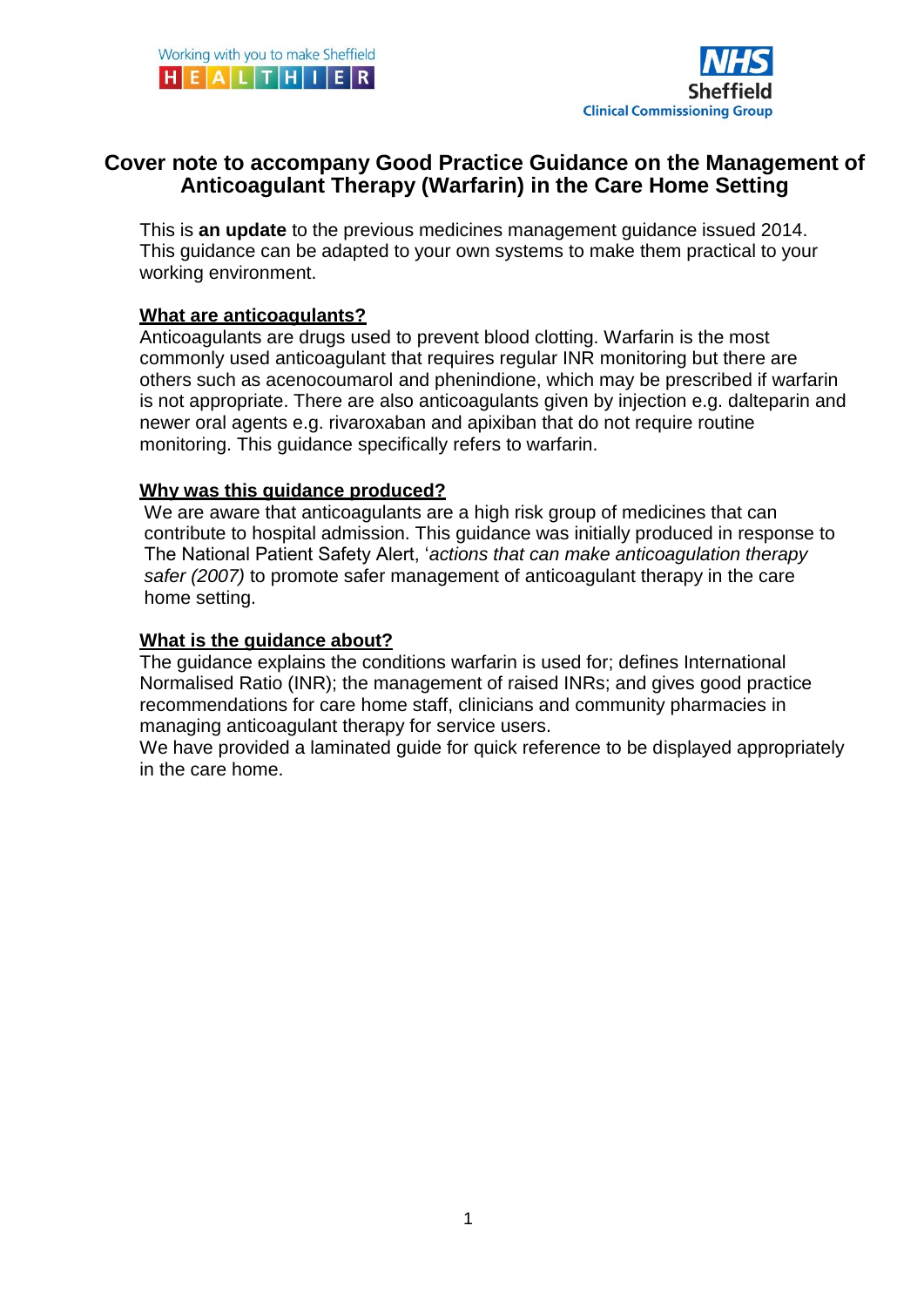#### **KEY MESSAGES**

- **Oral anticoagulant therapies are one of three classes of drugs most frequently associated with fatal medication errors in primary care.**
- **It is essential that you have written safe practice procedures for the administration of anticoagulants that require routine monitoring.**
- **Care workers administering or supporting service users to take anticoagulants must be trained to undertake their duties**

#### **Background information safely.**

Anticoagulants are drugs used to prevent blood clotting. Warfarin is the most commonly used anticoagulant that requires regular monitoring to determine the dose but there are others such as acenocoumarol and phenindione; these may be prescribed if warfarin is not appropriate. The principles apply to all three but this guidance specifically relates to warfarin.

There are also anticoagulants given by injection e.g. dalteparin and newer oral agents, e.g. rivaroxaban and apixiban, that do not require routine INR monitoring. This guidance does not apply to these agents.

| <b>Strength of warfarin</b> | <b>Colour of tablet</b> |
|-----------------------------|-------------------------|
| $0.5mg*$                    | White                   |
| 1mg                         | <b>Brown</b>            |
| 3 <sub>mg</sub>             | <b>Blue</b>             |
| $5mg^*$                     | Pink                    |

The table below shows the strength and colour of different warfarin tablets available.

NB \* To reduce the risk of dosing errors, in Sheffield it is recommended that 0.5mg and 5mg strength tablets are not prescribed.

#### **INR (International Normalised Ratio)**

Warfarin works to thin the blood so that it takes longer to clot. The blood test that measures how long the blood takes to clot is called the INR. A normal INR (for someone not taking warfarin) is 1.0. If the INR is 2.0 this means it takes approximately twice as long for the blood to clot compared with a normal sample. The dose of warfarin that a service user needs to take will depend on their INR test result. Every service user taking warfarin has a target INR within an acceptable range, which depends on the condition being treated. The dose of the warfarin required to achieve the target INR varies for each person. Regular blood tests are needed to ensure that the INR is within the desired range as both low and high INR results are potentially dangerous.

#### **\*The higher the INR result the longer it will take for the blood to clot\***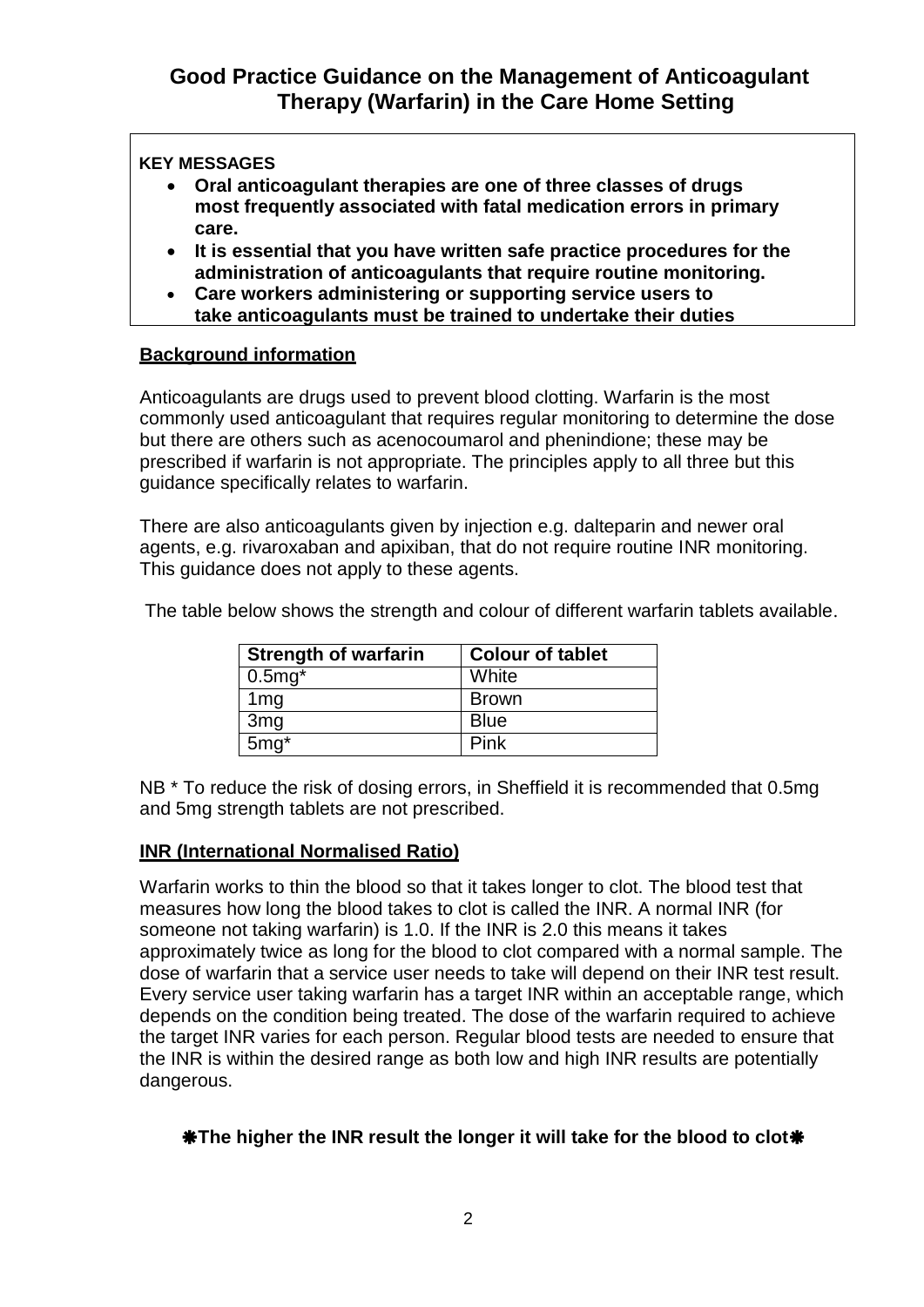### **Clinical indications**

The most common indications for oral anticoagulation are shown below. Please note there may be some variation in target and duration due to individual patient factors. The target range is generally taken to be within 0.5 of the target. i.e. a target INR of 2.5 equates to a range of 2-3.

| <b>INR</b> target | Acceptable<br><b>INR</b> range | Indication                                                                                                                   | Duration                               |
|-------------------|--------------------------------|------------------------------------------------------------------------------------------------------------------------------|----------------------------------------|
| 2.5               | $2.0 - 3.0$                    | Atrial fibrillation (irregular heart beat)<br>Deep vein thrombosis (clot in the leg)<br>Pulmonary embolus (clot in the lung) | Life-long<br>3 to 6 months<br>6 months |
| 3.5               | $3.0 - 4.0$                    | Recurrent deep vein thrombosis and<br>pulmonary embolism (if occurs while<br>anticoagulated with INR>2)                      | Life-long                              |

Mechanical prosthetic valves – all patients will be discharged from the cardio-thoracic unit with a recommended target INR range

#### **Management of anticoagulant therapy**

Management of the service user's therapy can take place at the hospital, GP practice or the community pharmacy. Health care workers may visit the care home to take blood samples and then the INR test will be performed at the appropriate centre where management takes place. Alternatively, a near patient INR test may be conducted.

#### **Dose**

The daily maintenance dose of warfarin is usually 1–9 mg but may vary markedly. It is taken at the same time each day, generally administered around 6pm. This is to allow any urgent change to the warfarin dose to be made following a blood test earlier that day. The dose of warfarin may be changed if the service user's INR is not well controlled e.g. due to acute illness, introduction of other medication.

#### **Side-effects**

The main adverse effect of all oral anticoagulants is bleeding and bruising which is why it is important that the INR does not rise above the recommended range for each patient. Raised INRs cause an increased risk of bleeding, which in severe cases may need to be treated as a medical emergency and result in admission to hospital. Warfarin can have other effects such as rash, hair thinning /loss, nausea, diarrhoea and headaches. However, such effects are extremely rare and should they be experienced will frequently disappear within a short time of starting the drug.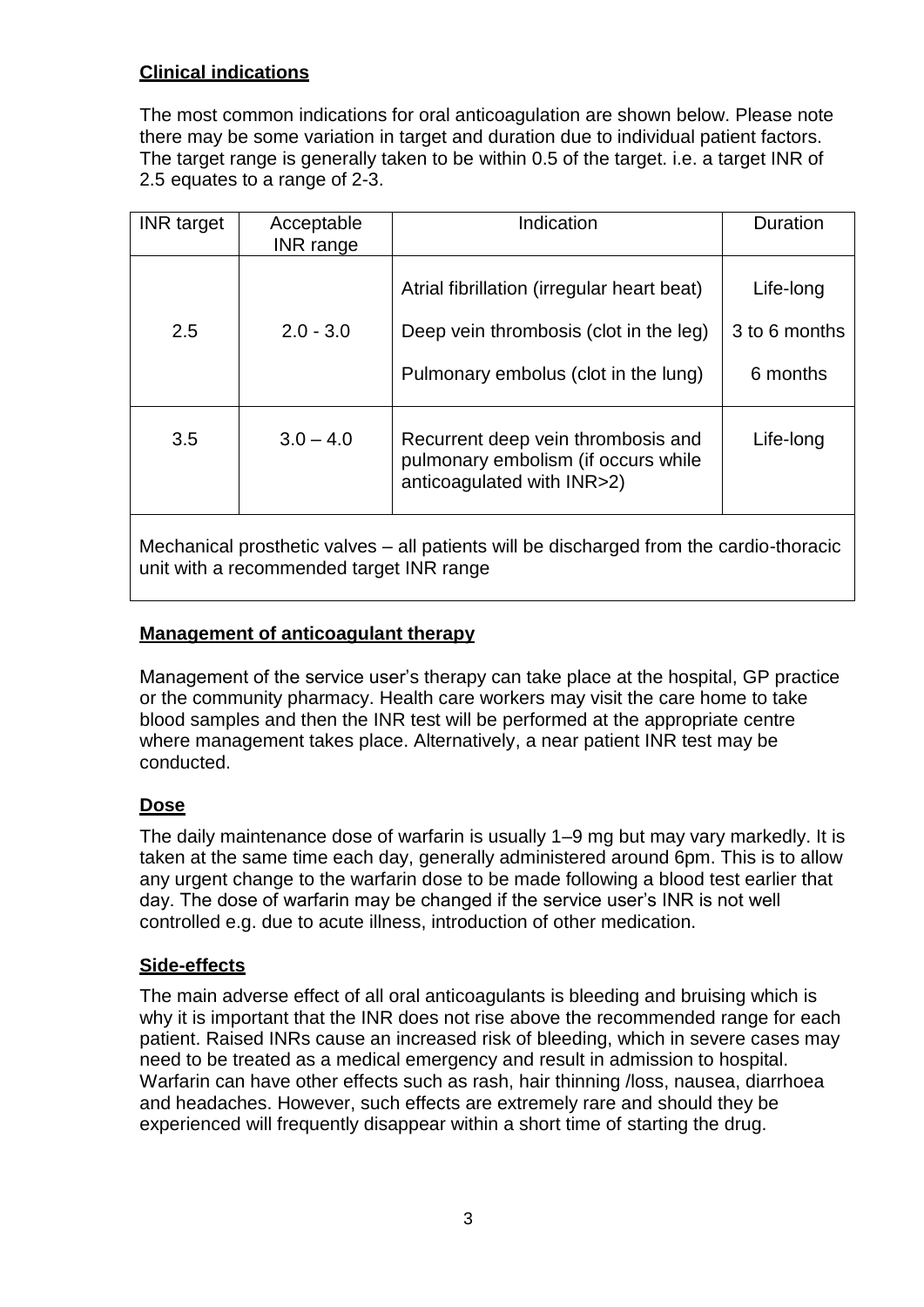#### Report to GP **urgently** if there are signs of

- Excessive bruising (including severe and spontaneous)
- Blood in urine or faeces (this may present as black faeces)
- Blood in vomit/ sputum
- Nose bleeds
- Coughing up blood
- Excessively heavy periods ( where applicable)

Or

• The service user is experiencing falls

Hospital attendance is required urgently if the service user

- is involved in major trauma, including falls
- suffers significant blow to the head
- is unable to stop bleeding

#### **Management of raised INRs**

If there is major bleeding this must be treated as a medical emergency and admission to hospital will be necessary.

If the INR reading is above the target range it may be necessary to stop the warfarin treatment. This will be under the instruction of the clinician managing the service user's warfarin treatment e.g. the GP, haematologist at the hospital or the nurse in the anticoagulation clinic.

There are certain circumstances when the INR reading is so high that the hospital haematologist will be consulted.

Under the instruction of the haematologist or the nurse at the anticoagulation clinic it may be necessary to administer vitamin K (phytomenadione).

#### **Vitamin K reverses the anticoagulant effect of warfarin and is a very important treatment. It should be given as soon as possible.**

Oral administration of vitamin K may be administered from an ampoule or a capsule. The ampoule is called **KonakionTM MM Paediatric (2mg in 0.2ml) which in this situation is administered orally. The capsule is called NeokayTM and is given by the anticoagulant clinic if the patient cannot attend clinic. The dose to be given is dependent on the on the INR.**

The prescriber may supply this directly to the care home or may instruct the staff to obtain this urgently via a prescription from the community pharmacy. Please note if your usual pharmacy does not have this in stock it must be obtained from elsewhere. The pharmacies listed below are suggested:

- Associated Chemists, 55 -59 Wicker
- Vantage Pharmacy, 2 Ridgeway Rd, Manor Top
- Well Pharmacy, 58 Greno Crescent, Grenoside
- Charnock Pharmacy, Charnock Health Centre, White Lane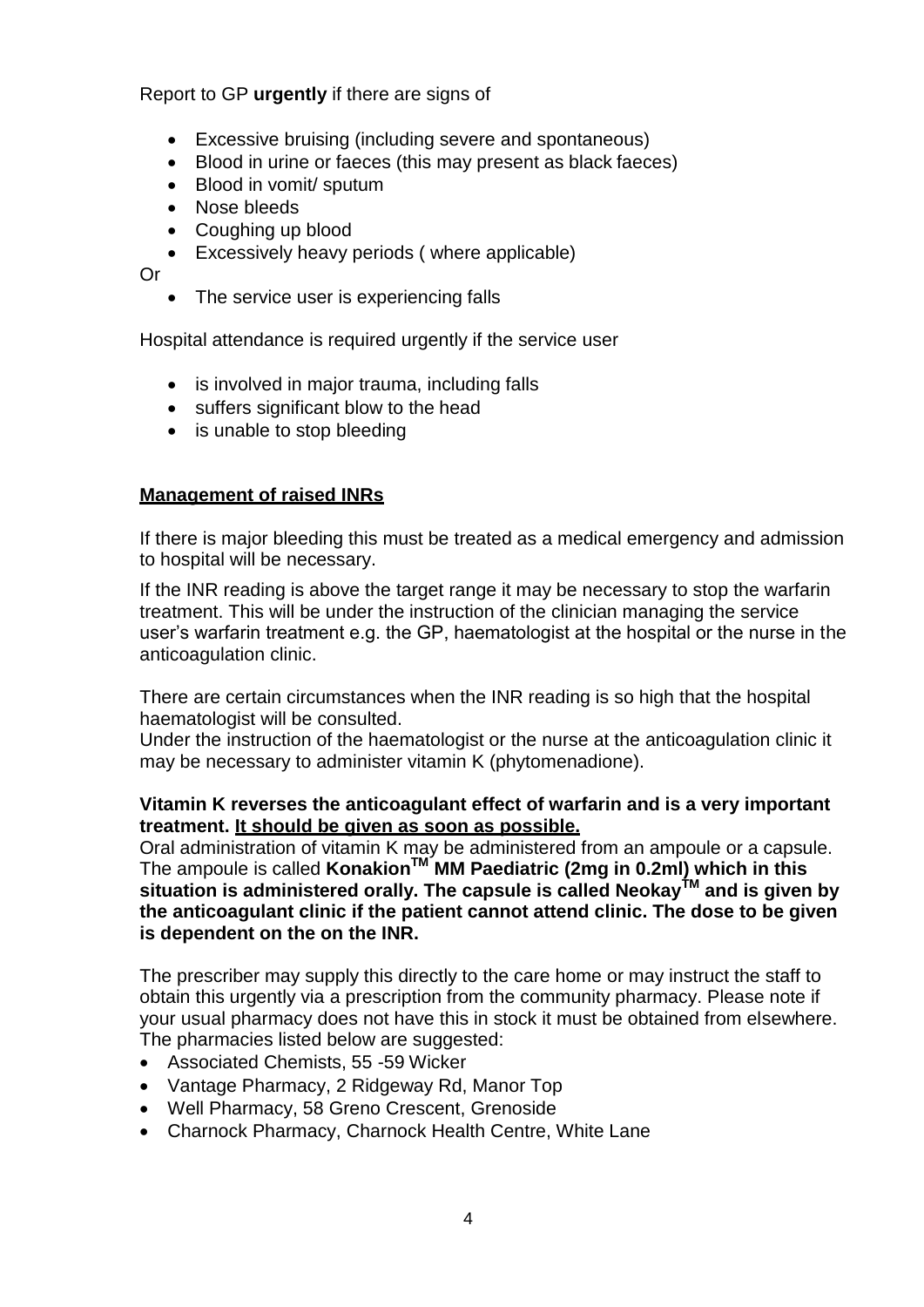**Administration of KonakionTM MM Paediatric 2mg in 0.2ml**







#### **NB This ampoule is intended for oral administration**

- The principles of hand hygiene should be maintained throughout
- Check the dose to be administered
- Check expiry date of ampoule and ensure the product is in date before use
- Shake the ampoule until the liquid is in the bottom of the ampoule
- Snap off the top of the ampoule making sure the spot is facing towards your thumb
- Put the oral dispenser into the ampoule; pull the plunger up slowly to draw the medicine into the dispenser until it is level with the required dose  $(0.1 \text{ml} = 1 \text{mq}, 0.2 \text{ml} = 2 \text{mq}).$
- Put the dispenser into the service user's mouth at the back of the tongue and gently push the plunger in to give the medicine **Offer a glass of water as the solution has a very bitter taste**
- Discard the empty ampoule appropriately in the sharps bin

## **Administration of Neokay 1mg capsules**

The capsule form is called **Neokay 1mg. Only the capsule contents are swallowed – the capsule itself is not swallowed.** This is usually only supplied from the hospital anticoagulation clinic.

- The principles of hand hygiene should be maintained throughout
- Check the dose to be administered.
- Check expiry date of the capsule and ensure product is in date before use.
- **Only the capsule contents are swallowed – the capsule itself is not swallowed.**
- Cut the nipple off the end of the capsule with a pair of clean scissors.
- Squeeze the entire contents of the capsule into the service user's mouth.
- The service user should then swallow the contents down with a glass of water.
- Discard the empty capsule appropriately

*The above instructions on administration of vitamin K can also be found on the reverse of the quick reference guide to management of warfarin.*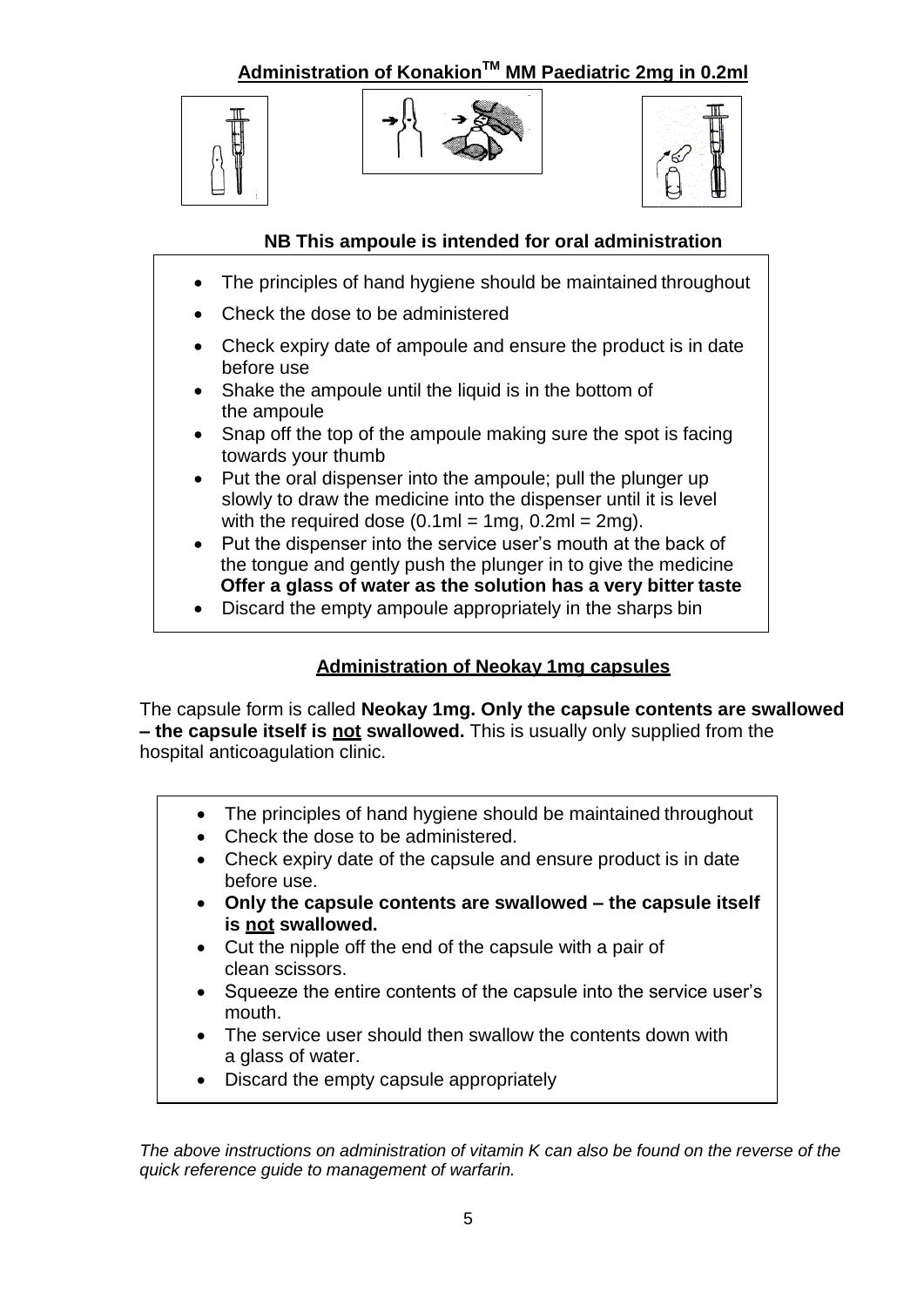#### **Interactions with warfarin**

There are a large number of drugs that interact with warfarin, which can enhance or reduce its effect and subsequently alter the INR. Some examples of these are antibiotics, antifungals, antiepileptics, heart medication, NSAIDs (e.g. ibuprofen). For further information on other drugs check the current BNF Appendix 1: Interactions, under 'Coumarins'.

Over the counter medicines, including herbal remedies and food supplements can cause potentially serious interactions with warfarin, which can affect the INR. Examples of these are miconazole oral gel (Daktarin® gel), fluconazole capsules, glucosamine tablets.

**NB:** the anticoagulant effect of warfarin maybe enhanced by prolonged regular use of analgesia e.g. paracetamol.

Certain food and drink could affect the INR e.g. some food supplements and green vegetables, alcohol, cranberry juice.

The organisation where the INR test is performed must be informed of **any** change to medication since last INR.

#### **Dental Treatment**

If a service user is prescribed warfarin, certain types of dental procedure e.g. tooth extraction, can cause more prolonged bleeding than would otherwise occur.

The dentist may request an extra INR test before the service user's treatment is started if they consider this necessary. This INR test should be within three days of the procedure therefore always let the dentist know that your service user is prescribed warfarin.

After treatment it is important to look after the blood clot that forms so that bleeding does not start again.

- Allow the service user to rest while the local anaesthetic wears off and the clot fully forms (usually takes 2-3 hours)
- Paracetamol is generally the preferred painkiller  $-$  do not use ibuprofen, aspirin, diclofenac or naproxen as painkillers for dental pain*.* If the service user is prescribed regular low dose daily aspirin (75mg to 300mg) consult the GP for advice.
- Avoid rinsing the mouth for 24 hours unless specifically advised to do so
- Avoid giving hot liquids or hard foods for the rest of the day.

If bleeding is prolonged or restarts contact the dentist for advice.

If antibiotics are prescribed by the dentist, always inform the clinician managing the service user's anticoagulation as soon as possible as this may affect the INR. An extra INR test may be requested.

Oral anticoagulant therapy – important information for dental patients can be found at the link below

<http://www.nrls.npsa.nhs.uk/resources/?entryid45=61777&p=11>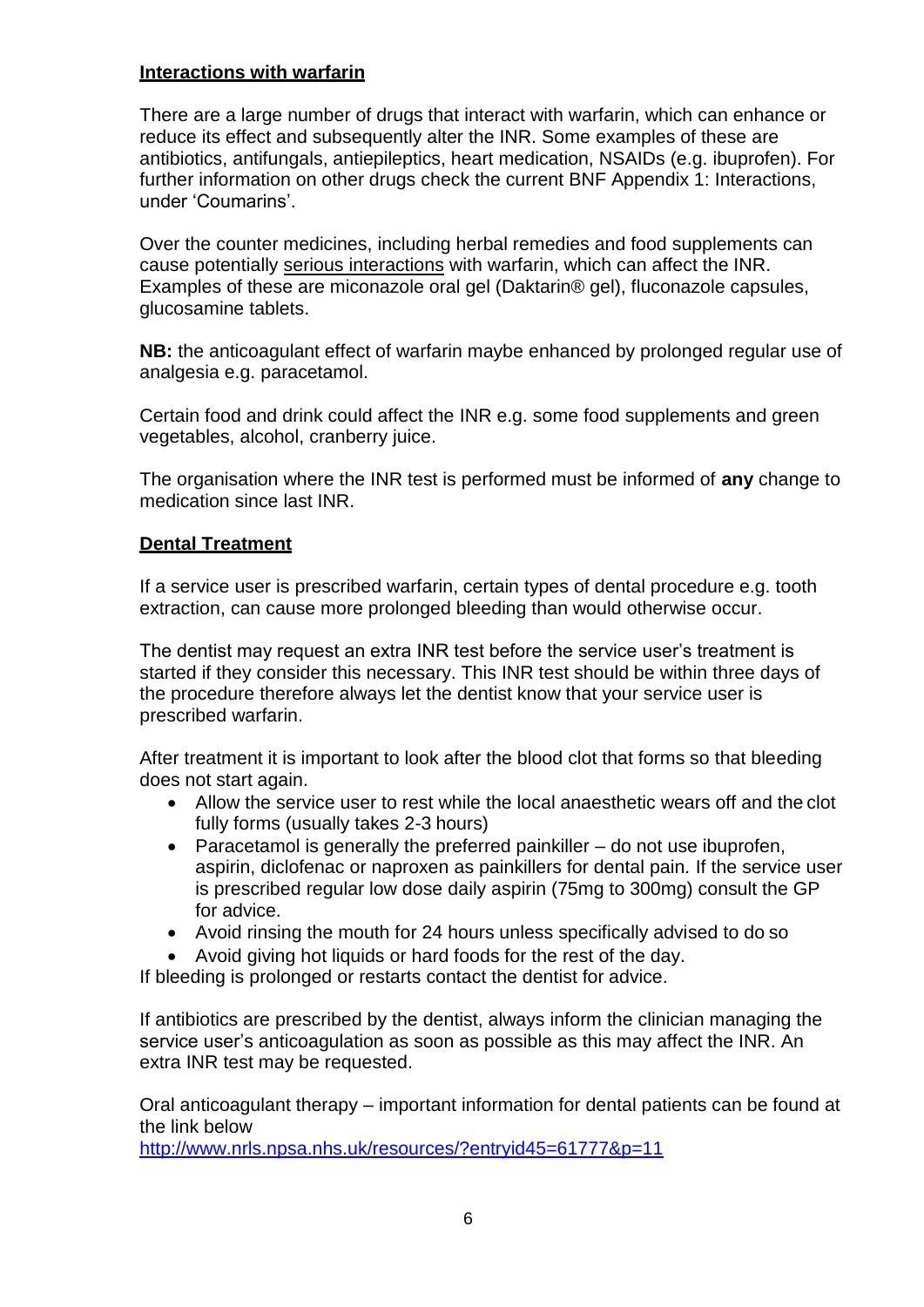# **Good Practice Guidance For Care Home Staff**

#### **Good practice guidance 1** – **service user commencing treatment**

When a service user is initiated on warfarin, this should be recorded in the care plan stating:

- o where anticoagulant therapy is managed (at the anticoagulation clinic at the hospital, GP practice or community pharmacy)
- o date the warfarin commenced
- o medical condition it is prescribed to treat e.g. atrial fibrillation
- o INR target and range
- o date of next INR test *contact prescriber if not stated\**
- o current dose, in milligrams ( **not** number of tablets)
- $\circ$  time of day the dose is to be given
- $\circ$  date to stop treatment, if applicable

\*Always ensure that dosing instructions have been given up to the next INR test.

The clinician managing the anticoagulant therapy will supply the NPSA Oral Anticoagulant Therapy Book important information for patients. Ensure that carers and patients, if applicable, understand the content of this book.

The MAR chart must contain the following information:

- $\circ$  service user's name and date of birth
- o date the warfarin commenced
- o current dose, in milligrams ( **not** number of tablets) stating planned daily dose regime until next INR test
- $\circ$  time of day the dose is to be given
- o date of next INR test
- o two signatures which confirm that the current daily dose regime has been checked against the clinicians instruction

See example of MAR chart p11

You may wish to consider appending the current written confirmation from the clinician managing the anticoagulant to the MAR chart. Dose instructions will be provided in different formats depending on who has provided the dosing instructions. This may be an 'Anticoagulant Record Book' (yellow book) or an anticoagulation dosing letter or information sheet.

#### **Good practice guidance 2 – maintaining service user's warfarin treatment record**

Periodically the service user will need to have a blood test to determine the INR reading. It should be established at the onset where the test is performed. The test may result in a change in the warfarin dose. The frequency of the blood test is dictated by the INR reading and is specific to each service user. The date of the next INR test will be decided at the time of dosing and should be documented in the care plan.

- o For effective handover of information to staff working on different shifts ensure appropriate staff are aware if a service user has had an INR test and when/how results are expected to be received. This may result in the next dose of warfarin being altered.
- o The information received from the clinician managing the anticoagulation will include the date of the last INR test, the dose of warfarin, and the date of the next INR test.
- $\circ$  This information should be made available to the prescriber (when requesting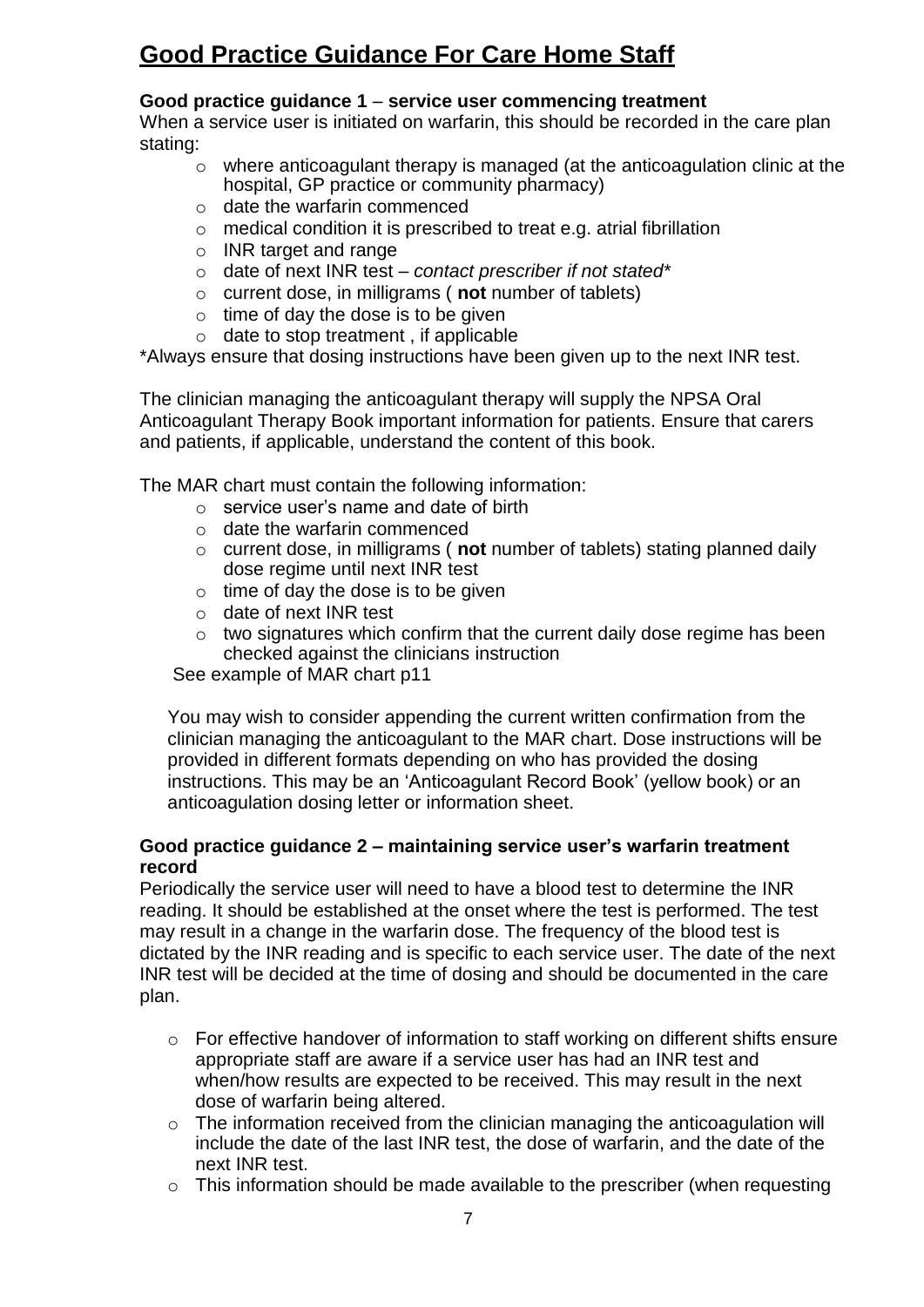a repeat prescription) and to the community pharmacist (when having prescription dispensed) so a check can be made to ensure monitoring is up to date.

- o When a patient is discharged from hospital they may be prescribed warfarin doses for a few days only. The care home should contact the ward which discharged the patient if:
	- o The dosing instructions run out before the next INR test.
	- o There is no date for the next INR test
- $\circ$  Complete an incident report / concern form if a resident is discharged from the hospital without a written warfarin dosing.

See good practice guidance 3 for receiving changes to warfarin dose

#### **Good practice guidance 3 – receiving changes to the warfarin dose**

Where the dose of the warfarin is changed due to the INR reading (see good practice guidance 2) or changes to other medication the service user may be taking then:

- o Observe service user's anticoagulant record for current dose of warfarin.
- o Any changes to the dose received by telephone must be verified by another suitably qualified staff member and a written copy or fax requested. If receiving confirmation of dose via the fax machine ensure fax is loaded with paper. Written confirmation will ensure there is documentation of the change in dose from the clinician managing the service user's therapy.
- The following advice has been received from the Sheffield Teaching Hospital (STH) Anticoagulation Clinic:
	- $\bullet$  If there is an urgent change to the warfarin dose or the anticoagulant clinic need to discuss anything regarding a service user's warfarin regime, the anticoagulant clinic will contact the care home as soon as possible on the day of the INR test. Following discussion, a confirmation fax regarding the dose will be sent to the care home.
	- If the anticoagulant clinic does not contact the care home on the day of the INR test, the care home are advised to maintain the current dose of warfarin until the next dosing instructions are received by fax or post. This is as per instructions in the anticoagulation dosing letter.
	- If new dosing instructions have not been received by the following day of the last INR test, the care home should contact the anticoagulant clinic.
- $\circ$  When new dosing instructions have been received the MAR must be updated with the new dose and date of the next INR test. Two signatures are required to check the daily dose regime with the clinician's instruction.
- o It is safe practice to attach written confirmation of the warfarin dose supplied by the clinic or the prescriber to the MAR chart.
- $\circ$  If the information received from any organisation involved in the warfarin management is incomplete and not satisfactory then complete a concern form.

#### **Good practice guidance 4 – administering the medication**

Due to the variable dose of warfarin, it is unsuitable to be placed in a monitored dosage system e.g. NOMAD. Therefore it will be supplied by the pharmacy in an original pack. This will normally be labelled 'Take as directed'. If more specific dosing instructions have been included on the label, they should always be verified against the latest dosing instruction letter or yellow book.

o Check the service user's current dosage instructions (in anticoagulant record book or equivalent) against the handwritten dosage schedule on the MAR to ensure they are the same.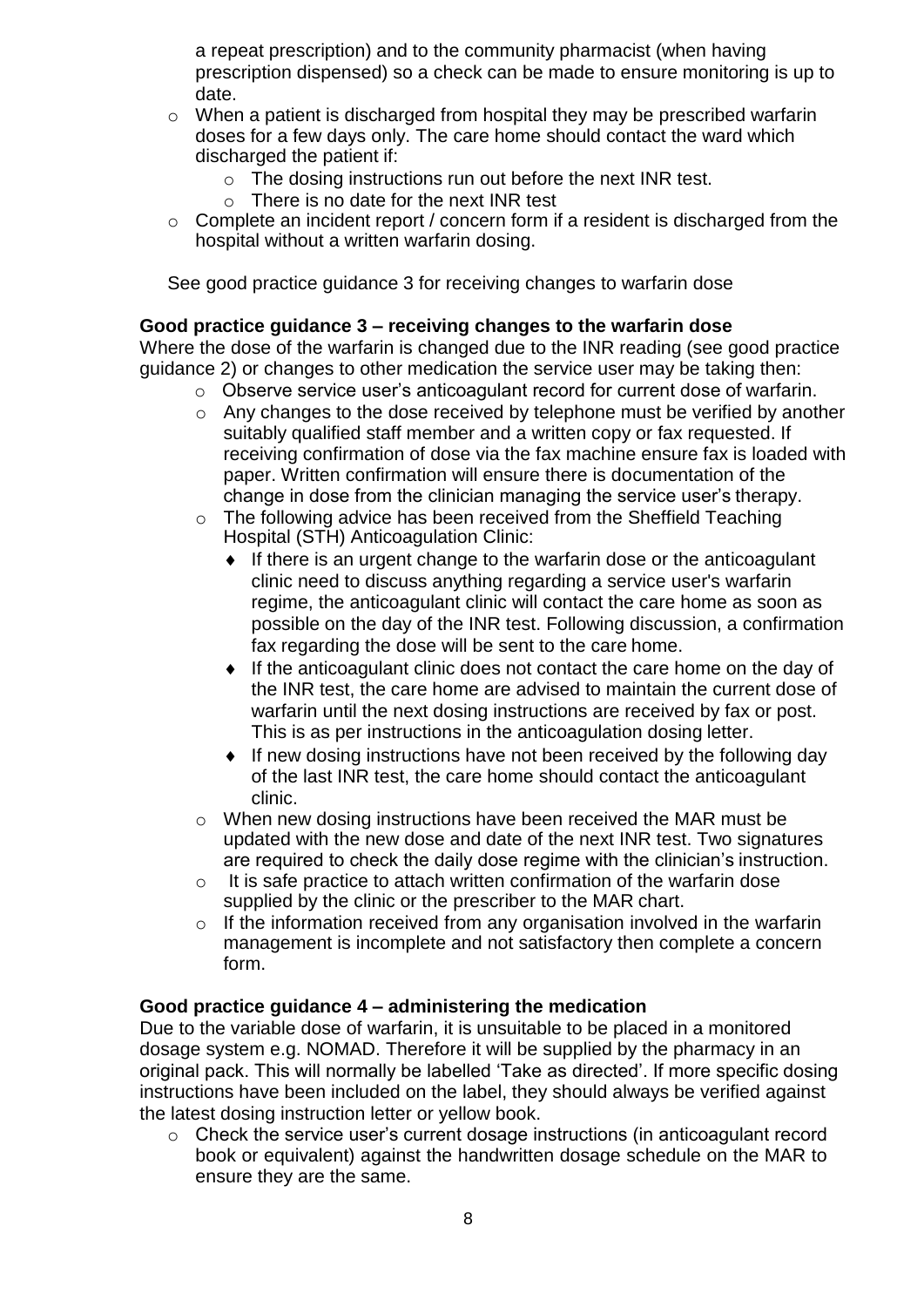- o Check if there are different strengths prescribed in order for the service user to receive the prescribed dose.
- o Check if the service user is prescribed a variable dose (different doses to be given on different days e.g. 2mg one day alternating with 3mg the next)
- o When variable doses are prescribed, document on the MAR chart and in the care plan the combination to be used in order for the service user to receive the correct dose e.g. 2mg dose  $= 2 \times 1$ mg tablets, 3mg dose  $= 1 \times 3$ mg tablet
- o Check the service user's name, the drug name, strength of the tablets and expiry date on the original pack supplied by the community pharmacy.
- o Warfarin should be taken at the same time each day, generally around 6pm. This is to allow any urgent change to the warfarin dose to be made following a blood test earlier that day.
- $\circ$  It is very important that warfarin is given daily as prescribed. Missing doses of warfarin may have serious consequences. Please ensure all staff are aware of this. It is not acceptable to omit a dose of warfarin due to the service user sleeping.
- $\circ$  If a dose is missed at the prescribed time it can still be administered on the same day (i.e. before midnight). If staff realise the previous day's dose was missed, a double dose must **not** be taken. The missed dose must be documented and reported to the clinician managing the service user's warfarin as soon as possible. Subsequent doses should be taken at the usual time.

You may wish to consider routine auditing of MAR charts for warfarin administration (see sample audit p11)

#### **Good practice guidance 5 – signing the MAR following administration**

- o The MAR chart is signed immediately after care home staff have administered the warfarin to the service user.
- o If there is a combination of tablets to be taken then this must be entered on the MAR chart to inform others of how the dose was given.

#### **Good practice guidance 6 – routine documentation regarding warfarin**

Due to different factors affecting the INR, regular recording of the following should be documented in the service user's clinical notes. Inform the clinician who manages the service user's warfarin, as soon as possible, (GP, hospital anticoagulant clinic, community pharmacist) of:

- o change to diet, alcohol intake
- o changes to other medications (e.g. antibiotics, changes to long term medication)
- o change in general health e.g. falls
- $\circ$  any signs of bruising / bleeding

Following receipt of this information, the clinician may choose to change the patient's warfarin dose or take the next INR test sooner than was originally planned.

The dosing letter provided by the STH Anticoagulation Clinic includes a standard set of questions to be answered at each INR test. Care home staff should ensure that this form is completed. The answers to these questions provide important information for the clinic to help them decide the patient's warfarin dose. If the phlebotomist from STH visits the care home to take a blood sample for the INR test, the completed dosing letter should be handed to the phlebotomist.

#### **Good practice guidance 7 – observing for adverse effects with warfarin or high INR reading**

**The main adverse effect of warfarin is bleeding and bruising**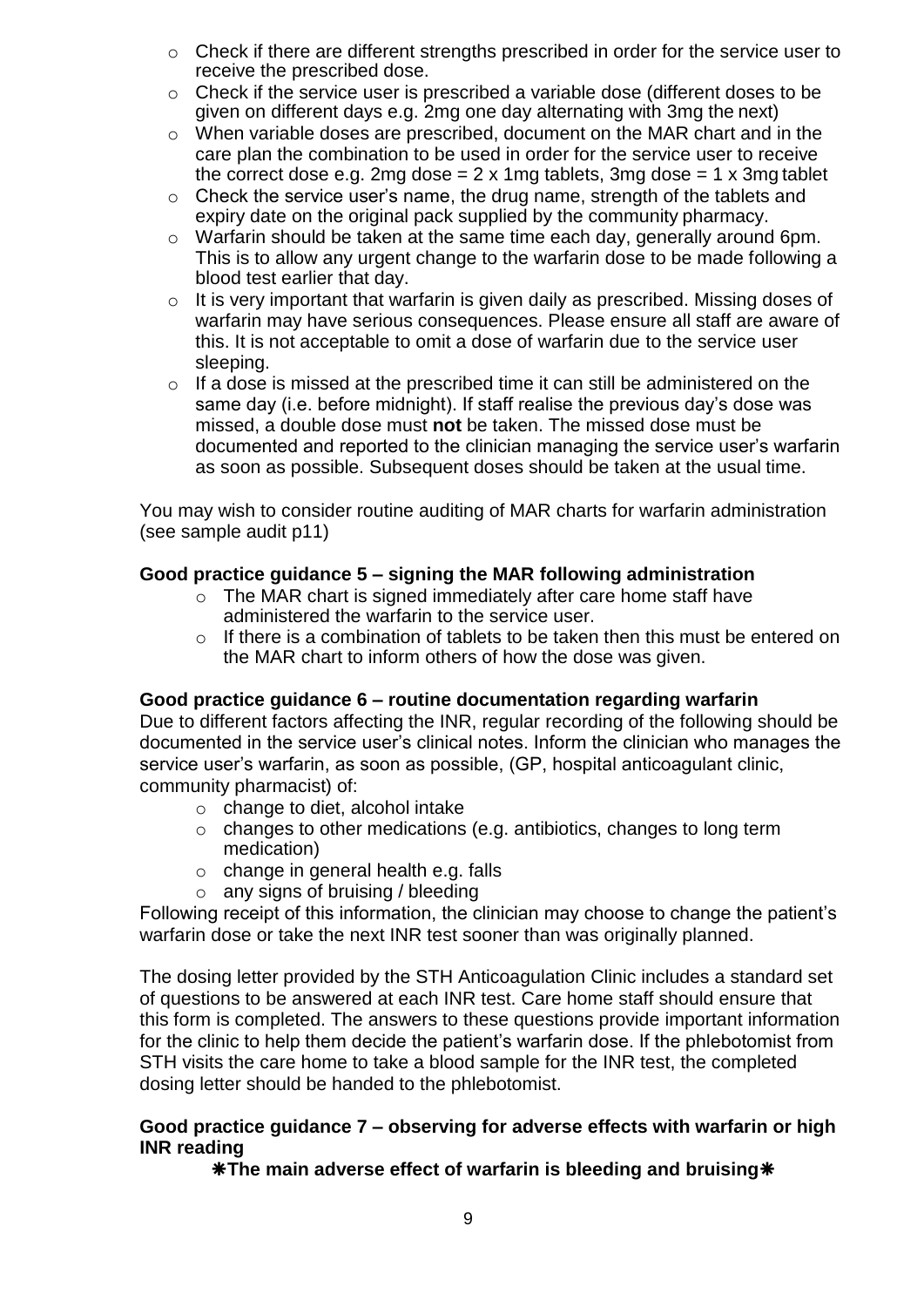- o Any medicine should be considered to interact with warfarin unless otherwise known not to interact.
- o Some service users may be particularly sensitive to the effects of warfarin due to their age, disease state or other medication that they are taking.
- o Acute episodes of illness, changes in disease state and significant changes to diet may affect anticoagulation.
- o Any changes to service user's regular daily medication may affect anticoagulation.
- o Over the counter medication, herbal remedies, cranberry juice and alcohol are to be taken with caution. Alert prescriber if service user is known to be taking any of the above. Any other prescribed medication that interacts with warfarin will be listed in the current BNF in appendix 1: Interactions section under "Coumarins".
- o Observe for any excessive or unexplained bruising, blood in urine or faeces, blood in vomit/sputum, excessively heavy periods, heavy or prolonged nose bleeds, coughing up blood. Contact GP immediately.
- $\circ$  If there is major bleeding this must be treated as a medical emergency and admission to hospital will be necessary.

#### **Good practice guidance 8 – service user carrying 'Anticoagulant Alert Card'**

- o An Anticoagulant Alert Card is provided with the NPSA oral anticoagulant therapy booklets. The alert card must be completed informing healthcare professionals of all appropriate details in case of emergency. The hospital also provide a similar anticoagulant alert card
- o The alert card is to be carried with the service user when leaving the care home e.g. day excursions

#### Link to NPSA alert card

[www.npsa.nhs.uk/EasySiteWeb/GatewayLink.aspx?alId=2274](http://www.npsa.nhs.uk/EasySiteWeb/GatewayLink.aspx?alId=2274)

#### **Good practice guidance 9 – Intermediate care**

- $\circ$  Ensure any intermediate care resident that is ready to be discharged to their own home has received appropriate counselling on how to manage their warfarin.
- o Inform home care agencies of the need to contact the Anticoagulant Clinic, if warfarin is managed at the hospital, as they will require contact details to communicate any change in dose due to the results of the INR.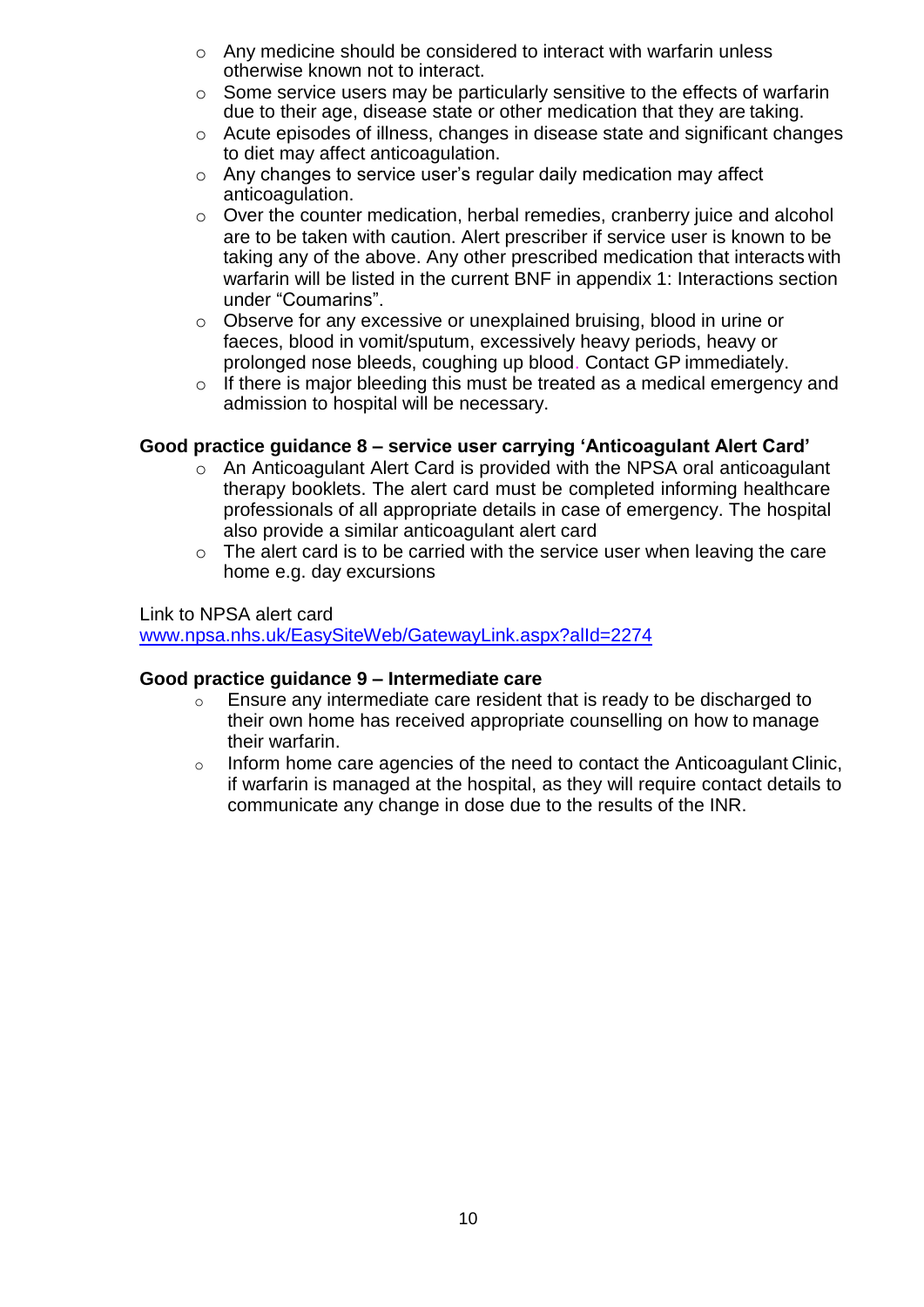#### **Example of MAR chart**



#### **Anticoagulant dose regime = 5mg on Mon, Tues, Wed, Thurs and Fri, 4mg on Sat and Sun**

#### **Sample MAR Chart Audit**

You may wish to perform an audit periodically on the MAR sheet, below is an example

| <b>MAR</b> chart audit                                                                                                                                                       | yes | no | Action required |
|------------------------------------------------------------------------------------------------------------------------------------------------------------------------------|-----|----|-----------------|
| Does the MAR chart clearly state the service<br>users name and date of birth?                                                                                                |     |    |                 |
| If the MAR chart is handwritten, has it been<br>signed by two members of staff?                                                                                              |     |    |                 |
| Is the intended warfarin dose clearly specified<br>on the MAR chart?                                                                                                         |     |    |                 |
| Is the intended warfarin dose clearly specified<br>on the MAR chart signed with 2 signatures?                                                                                |     |    |                 |
| Is the dose of warfarin written in milligrams<br>(mg) not number of tablets?                                                                                                 |     |    |                 |
| Can you clearly see what dose of warfarin was<br>administered to the service user on each day?                                                                               |     |    |                 |
| Does the dose administered on the MAR chart<br>match the current dose recorded in the<br>anticoagulant book or dosing letter from<br>hospital/ dosing note from the surgery? |     |    |                 |
| If a dose was omitted, is the reason clearly<br>stated on the MAR chart?<br>Please state if not applicable                                                                   |     |    |                 |
| Has the date of the next INR test been<br>recorded on the MAR?                                                                                                               |     |    |                 |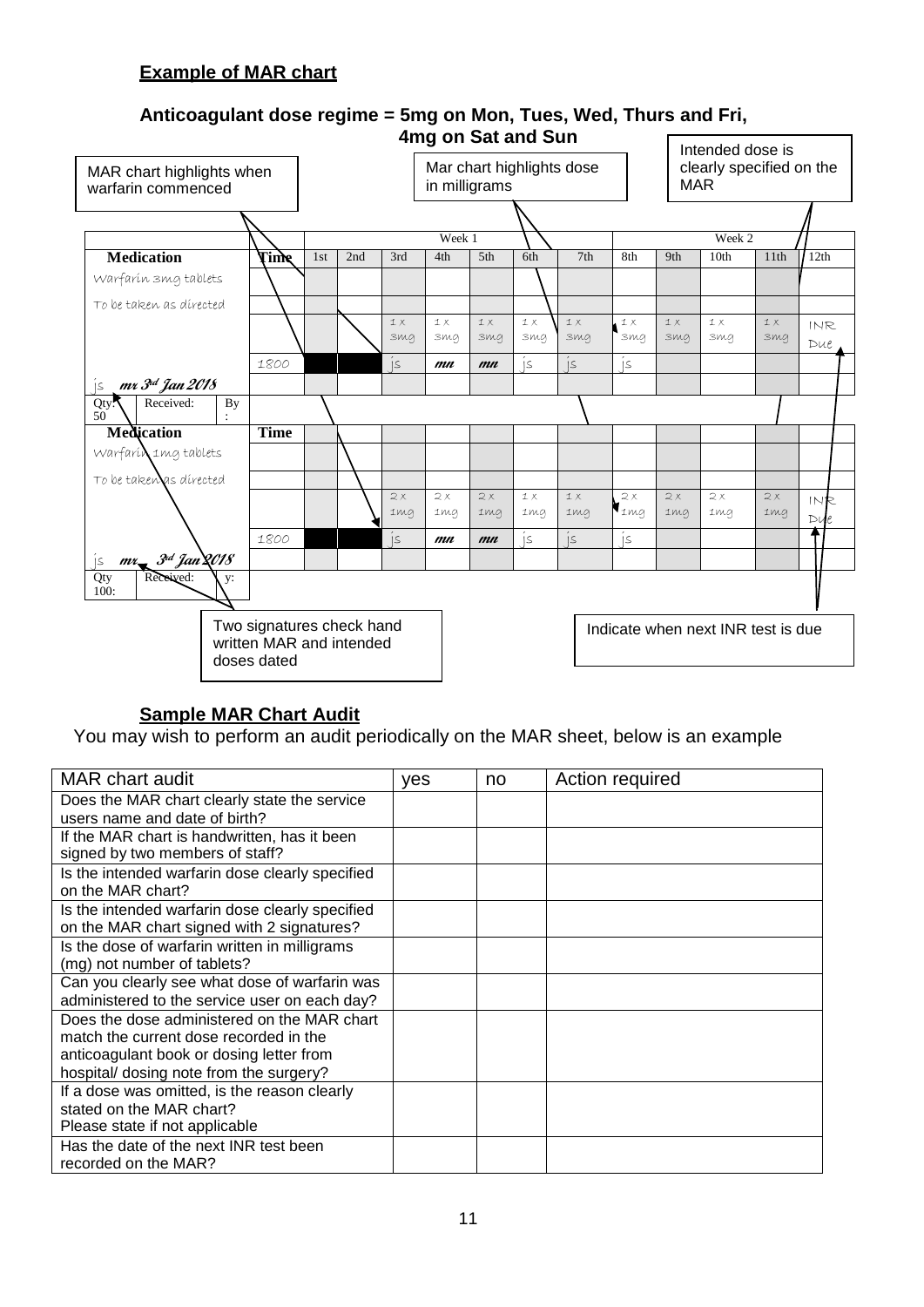## **Good Practice Guidance For Clinicians**

#### **Good practice guidance 1 – prescribing**

o Prescribe warfarin in 1mg and 3mg strengths. Only prescribe 0.5mg and 5mg strengths in exceptional circumstances.

#### **Good practice guidance 2 – information for patients**

o Ensure service users and care home staff receive appropriate verbal and written information at the start of therapy and when necessary throughout their treatment e.g. receiving an anticoagulant information book and understand its contents.

#### **Good practice guidance 3- checking INR**

o Clinician should check that the service users' INR is being monitored regularly before they issue a repeat prescription for anticoagulant medication.

#### **Good practice guidance 4 – communicating change in dose to care home**

o The care home should receive written confirmation of any change in dose (any change to the warfarin dose communicated via the telephone to the care home must be followed with written confirmation).

#### **Good practice guidance 5 – prescribing warfarin with clinically significant interacting medicines**

- o Arrange additional INRs to be taken
- o Inform the care home staff of the new medication and its effects on warfarin.

## **Good Practice Guidance For Community Pharmacists**

#### **Good practice guidance 1 - information for service users and care home staff**

o Ensure service users and care home staff receive appropriate verbal and written information at the start of therapy and when necessary throughout their treatment e.g. received an anticoagulant information book and understand its contents.

#### **Good practice guidance 2 – dispensing warfarin**

- o Pharmacists, as well as prescribers, should check that the patient's INR is being monitored regularly before they dispense a repeat prescription for anticoagulant medication.
- $\circ$  The repeat prescription should only be dispensed if the INR is at a safe level.
- o Warfarin tablets are not suitable to be in monitored dosage systems.

#### **Good Practice guidance 3 – dispensing vitamin K**

- $\circ$  On request for vitamin K, ensure there is a process in place for prompt supply.
- o If the pharmacy is out of stock of vitamin K please direct the request to another pharmacy (see page 4)